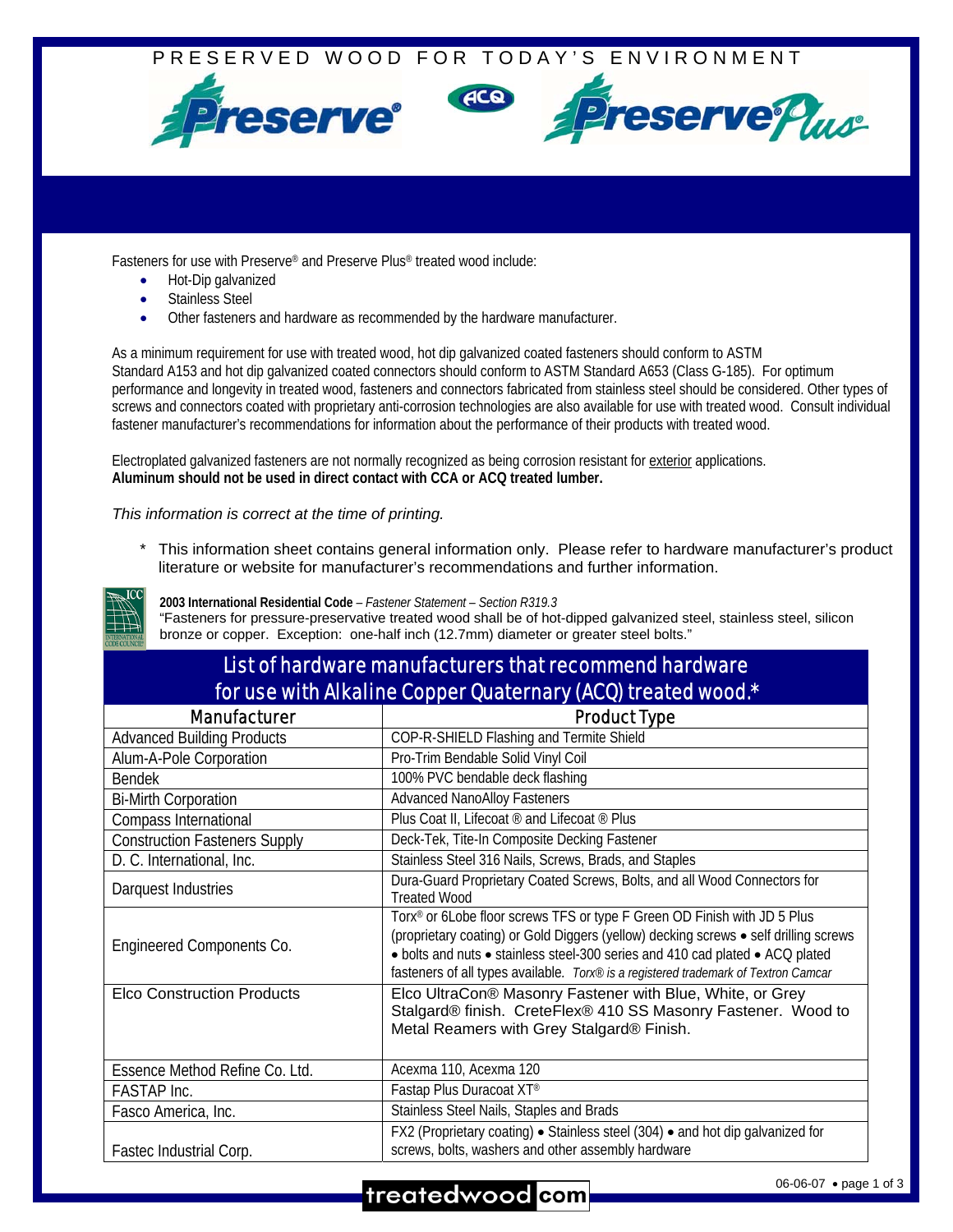| Manufacturer                         | <b>Product Type</b>                                                                                                                                                                                                                                                                              |
|--------------------------------------|--------------------------------------------------------------------------------------------------------------------------------------------------------------------------------------------------------------------------------------------------------------------------------------------------|
| Fastening Specialists, Inc.          | TIE MAX Hot-Dipped Galvanized Anchors and Washers . Hot-Dipped Galvanized<br>Fasteners • Stainless Steel Fasteners • Deck Pro & Wood Lock Pro Decking<br><b>Screws</b>                                                                                                                           |
| <b>Grabber Construction Products</b> | Grabbergard™                                                                                                                                                                                                                                                                                     |
| <b>GRK Fasteners</b>                 | GRK Climatek Coated Screw · PHEinox Stainless Steel Screws (316 grade)                                                                                                                                                                                                                           |
| H. Paulin & Co., Limited             | Duradized II Proprietary Coated Deck Screws .Duradized II Proprietary Coated<br>Composite Board Deck Screws . Hot Dipped Galvanized Fasteners . Stainless                                                                                                                                        |
| Halsteel, Inc.                       | Hot-Dipped Galvanized Nails . Stainless Steel Nails                                                                                                                                                                                                                                              |
| <b>Hitachi Powertools</b>            | Hitachi Hot Dipped Galvanized and Stainless Steel Fasteners                                                                                                                                                                                                                                      |
| Hurri-Bolt, Inc.                     | Hurri-Wedge Anchor                                                                                                                                                                                                                                                                               |
| Independent Nail                     | Stainless Steel Nails Types 304 and 316                                                                                                                                                                                                                                                          |
| <b>Industrial Wire Products</b>      | Hot-Dipped Galvanized Nails · Stainless Steel Nails                                                                                                                                                                                                                                              |
| Innovative Fastening Systems         | WEATHER PRO Brand - Stainless Steel and Hot Dip Galvanized Nails, Staples,<br><b>Brads</b>                                                                                                                                                                                                       |
| <b>ITW Buildex</b>                   | DECK-KING® Exterior Wood Screw with Climacoat • Tapcon® Concrete Anchor<br>with Blue Climaseal and White Ultrashield . Wood-To-Metal TEKS <sup>®</sup> with Grey<br>Spex • Roofgrip® with Grey Spex or Blue Climaseal • GYP-FAST Nail with<br>Climacoat • Maxi-Set Tapcon with White Ultrashield |
| <b>ITW Ramset/RedHead</b>            | Hot-Dipped Galvanized Trubolt Wedge Anchors . Type 304 Stainless Steel Trubolt<br>Wedge Anchors • Type 316 Stainless Steel Trubolt Wedge Anchors • Type 304<br>Stainless Steel Dynabolt Sleeve Anchors · Ramset Ramguard™ Pins                                                                   |
| J C Grand Corp.                      | 3-Layer Ceramic Coated Fasteners · Stainless Steel Fasteners · Mechanical<br>Galvanized Fasteners with Premium Top Coat                                                                                                                                                                          |
| Josef Kihlberg of America; Haubold   | Stainless Steel Scrails, Nails, and Staples. Hot-Dipped Galvanized Nails                                                                                                                                                                                                                         |
| Kaitex Enterprise Co., Ltd           | Kaitex Nanoplating screws for ACQ treated wood . Kaitex PTFE Screws . Kaitex<br><b>RSP Screws</b>                                                                                                                                                                                                |
| Leland Industries, Inc.              | Master Decker DT 1700 Coated Deck Screws . Stainless Steel Screws, Carriage<br>Bolts, Lag Screws                                                                                                                                                                                                 |
| <b>Maze Nails</b>                    | Double Hot-Dipped Zinc-Coated STORMGUARD nails and screws . Stainless<br>Steel nails and screws.                                                                                                                                                                                                 |
| Mechanical Galv-Plating Corp.        | N2000 Nails and Screws . Mechanical Galvanized Nails and Screws (class 55 or<br>greater)                                                                                                                                                                                                         |
| Morgan Wholesale Building Materials  | Stallion Premium Ceramic Deck Screws . Stallion Stainless Steel Fasteners . Hot<br>Galvanized Anchor Bolts . Hot Galvanized Fasteners                                                                                                                                                            |
| Muro North America Inc.              | MT2000 - MT2500 - MT2500PLUS - MT2500SUPREME Coated Fasteners -<br><b>Stainless Steel Fasteners</b>                                                                                                                                                                                              |
| National Mfg. Co.                    | Stainless Steel Hardware · Galvanized Hardware · Triple Protected Hardware ·<br>High Performance Coated Hardware                                                                                                                                                                                 |
| National Mfg. Co. Ltd.               | Kwiki Premium Plus Deck Screws • Kwiki Premium Ultra Deck Screws •<br>Stainless Steel Anchors . Hot-dipped Galvanized Bolts . Triple Protected &<br>Galvanized Gate Hardware                                                                                                                     |
| National Nail Corp.                  | ProFit™ Platinum Series Coated Deck Screws • ProFit Platinum Series Stainless<br>Steel Deck Screws . ProFit Platinum Series Composite Deck Screws . ProFit<br>Collated Deck Screws . ProFit Premium Structural (Ledger) Screws . ProFit<br>Premium Landscape Screws.                             |
| Olympic Manufacturing Group, Inc.    | FastenMaster GuardDog Pressure Treated Deck Screw · FastenMaster TrapEase<br>Composite Wood Deck Screw . FastenMaster TimberLok Heavy Duty Wood<br>Screw • FastenMaster LedgerLok Ledger Board Fastener                                                                                          |
| P & G Solutions, Inc.                | P & G Solutions Bendable Vinyl Flashing (Multi-Colors and Sizes) and 10 Ft. Vinyl<br>J-Channel (Multi-Colors)                                                                                                                                                                                    |
| PAM Fastening Technology, Inc.       | WDSS8200 . WDSS8212 . WDSS10212 . WDSS9300 . WDSS1003 .<br>WDCH8212 • WDCH8300 • WDCH8200 • WDCH10212 • WCCH8200 •<br>WCCH8300 • WCCH8212 • THCH8212                                                                                                                                             |